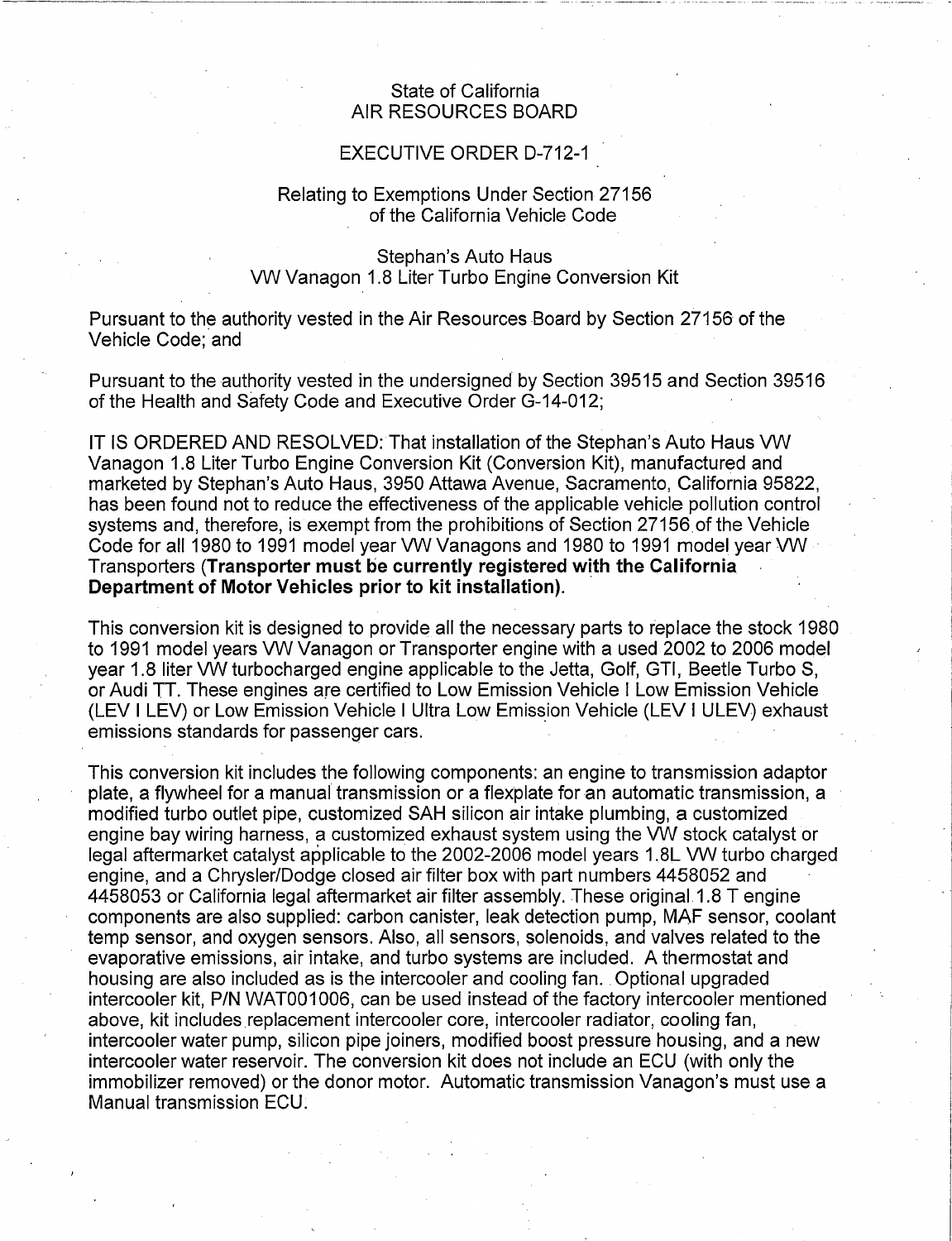Air cooled Vanagons must have a 1983 or newer Vanagon water cooled system installed and water cooled Vanagons will retain their original cooling system. The original Vanagon fuel tank is retained and connected to the stock 1.8T evaporative emissions systems carbon canister and leak detection pump. The following Vanagon Stock components are removed: the engine, exhaust system, intake system, engine bay wiring harness and ECU. A check engine light must be installed and wired to the new VW ECU. The following OBD II monitors may be logged as trouble codes: Instrument cluster monitor, ABS system module, and air bag module. The Vanagon hardware does not support these electrical functions. The VW 1.8 liter turbo charged engine retains the stock catalyst or California legal aftermarket catalyst. Also used are stock solenoids, sensors, and valves related to the operation of the engine, air intake system, and turbo system. The stock intercooler and stock evaporative emissions components including the carbon canister and leak detection pump are also used. The SAH silicon air intake hoses and emission related hoses are routed so as to fit properly in the engine bay within these two systems all stock sensors, solenoids, and valves are used in their proper locations and installed as per VW diagrams.

This Executive Order is valid provided that the installation instructions for the Conversion Kit will not recommend tuning the vehicle to specifications different from those submitted by the device manufacturer.

Changes made to the design or operating conditions of the VW Vanagon 1.8 Liter Turbo Engine Conversion Kit, as exempt by the Air Resources Board, which adversely affect the performance of the vehicle's pollution control system shall invalidate this Executive Order.

Marketing of the Conversion Kit using any identification other than that shown in this Executive Order or marketing of the Conversion Kit for an application other than those listed in this Executive Order shall be prohibited unless prior approval is obtained from the Air Resources Board.

This Executive Order is granted based on prior submitted emission test data generated on a 1990 model year VW Vanagon modified with the Conversion Kit. Test results showed that emission levels, with the Conversion Kit installed, met the applicable emission standards when tested using the Cold-Start CVS-75 Federal Test Procedure (FTP) test cycle. Examination of the OBD II system showed the Conversion Kit did not affect OBD II system operation. Results from emission testing conducted at Automotive Testing and Development Services, Inc. of Ontario, California are shown below (in grams per mile).

|               | CVS-75 FTP |      |               |
|---------------|------------|------|---------------|
|               | HC.        |      | CO NOx        |
| Standards 50k | 0.50       | 90   | $-1.0$        |
| <b>Device</b> | በ በ4       | 0.6. | _ດ ດ <i>ວ</i> |

The Air Resources Board reserves the right in the future to review this Executive Order and the exemption provided herein to assure that the exempted add-on or modified part continues to meet the standards and procedures of Title 13, California Code of Regulations, Section 2222, et seq.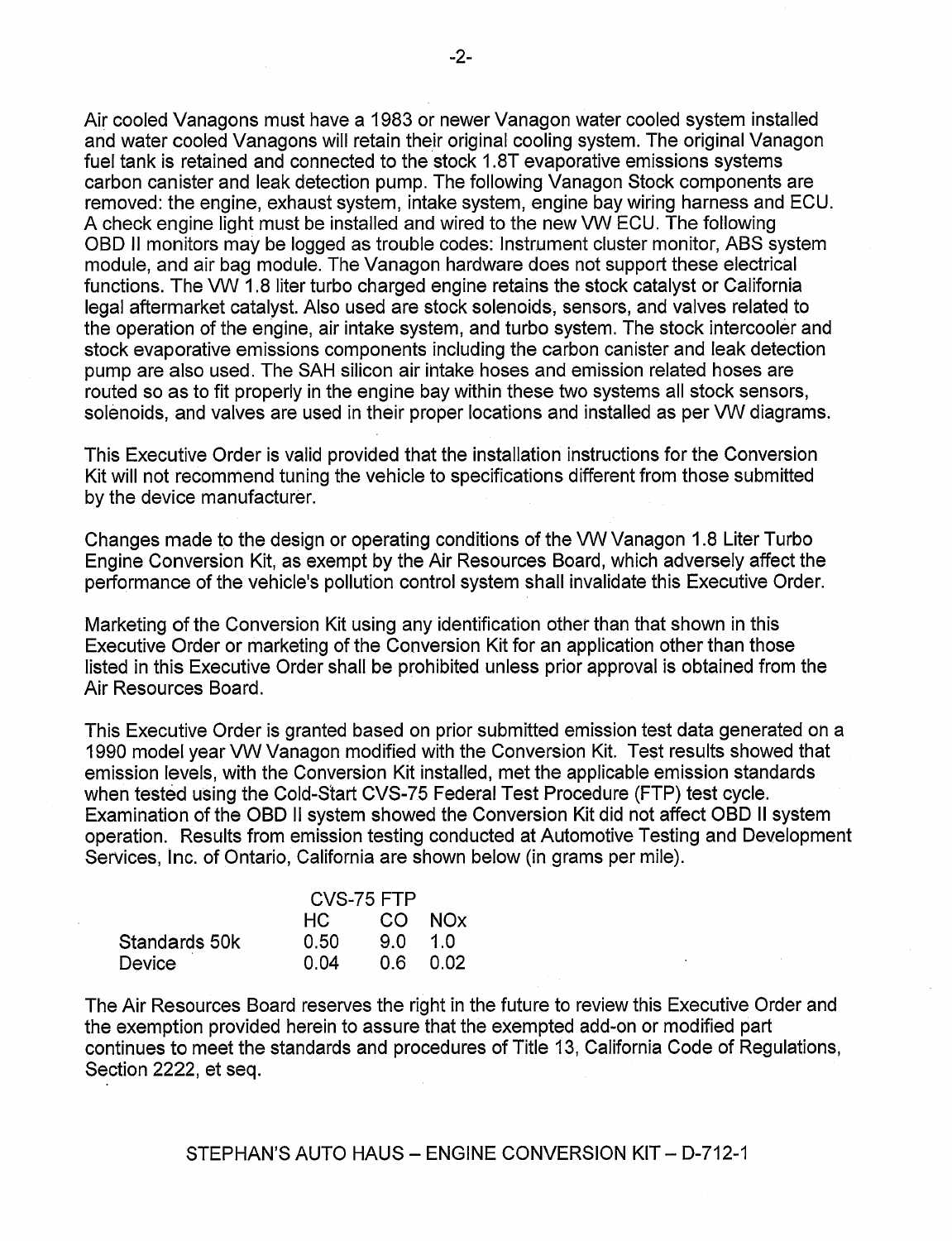THIS EXECUTIVE ORDER DOES NOT CONSTITUTE A CERTIFICATION, ACCREDITATION, APPROVAL, OR ANY OTHER TYPE OF ENDORSEMENT BY THE AIR RESOURCES BOARD OF ANY CLAIMS OF THE APPLICANT CONCERNING ANTI-POLLUTION BENEFITS OR ANY ALLEGED BENEFITS OF THE CONVERSION KIT.

No claim of any kind, such as "Approved by the Air Resources Board", may be made with respect to the action taken herein in any advertising or other oral or written communication.

Violation of any of the above conditions shall be grounds for revocation of this order. The order may be revoked only after a ten-day written notice of intention to revoke the order, in which period the holder of the order may request in writing a hearing to contest the proposed revocation. If a hearing is requested, it shall be held within ten days of receipt of the request and the order may not be revoked until a determination is made after the hearing that grounds for revocation exist.

Executed at El Monte, California, this  $\frac{15^{d}}{2}$  day of April 2014.

Je Towen Annette Hebert, Chief Emissions Compliance, Automotive Regulations and Science Division

STEPHAN'S AUTO HAUS - ENGINE CONVERSION KIT - D-712-1